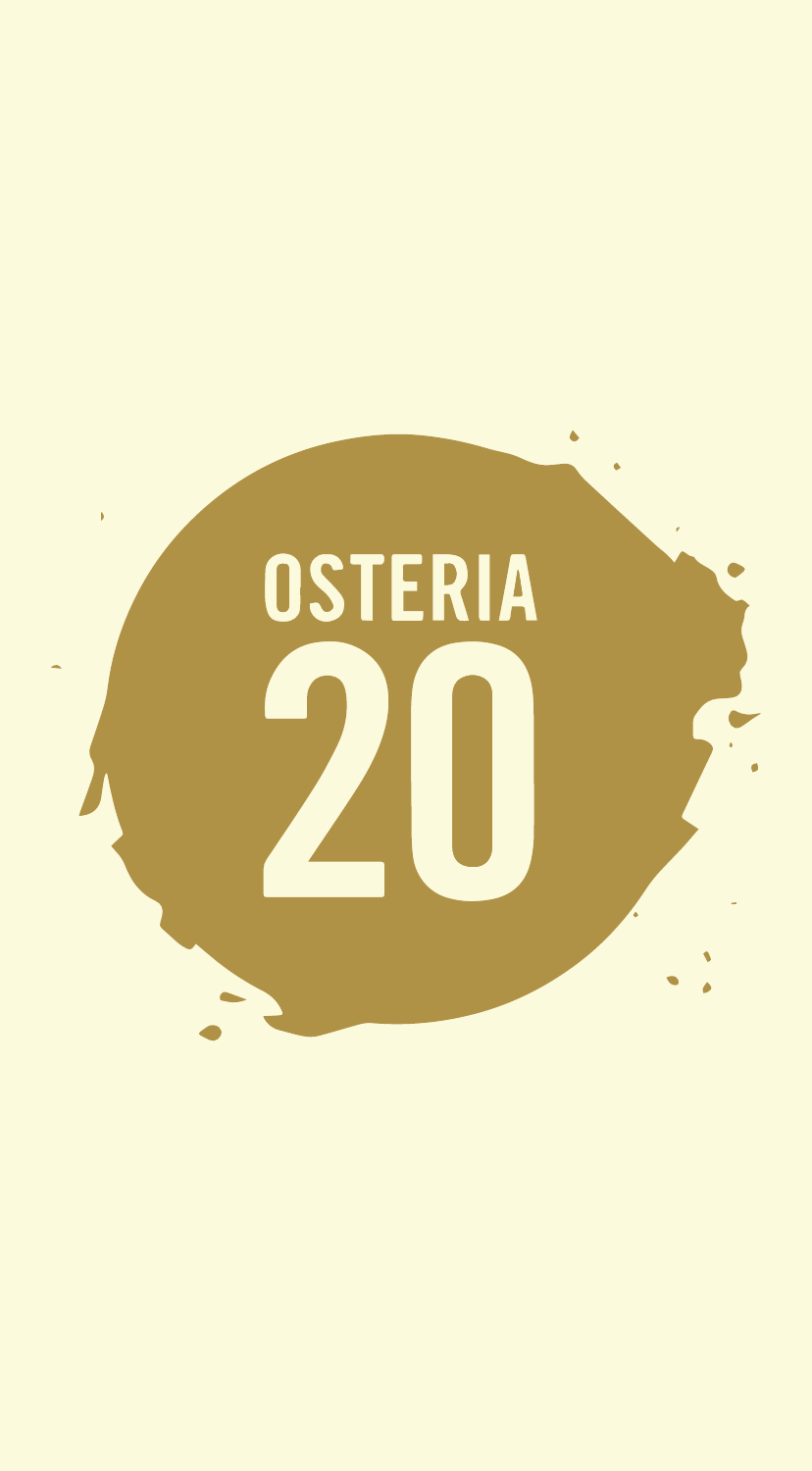#### HOUSE COCKTAILS

| LOVE POTION<br>A sweet & tropical gin cocktail, with lychee, watermelon, & Bombay Saphire                                                         | 18 |
|---------------------------------------------------------------------------------------------------------------------------------------------------|----|
| COME ON BABY LIGHT MY FIRE<br>Chilli & strawberry infused Bombay Saphire Gin in a new take on a gin fizz                                          | 20 |
| PATRON MARGARITA SERVED YOUR WAY<br>Classic, Spicy, Tommie's, or Frozen                                                                           | 22 |
| CLASSIC MARTINI SERVED YOUR WAY<br>Gin Mare, Bombay Premier Cru Gin, or Grey Goose Vodka, & Noily Prat Vermouth.                                  | 22 |
| Served dry or wet, clean or dirty<br><b>SUNSET NEGRONI</b><br>Bombay Sunset Gin gives this classic some new spice with Indian cardomom & tumeric, | 22 |
| & Spanish mandarin<br><b>BOMBAY BRAMBLE</b>                                                                                                       | 22 |
| Bombay Saphire Bramble Gin in a classic sweet blackberry cocktail                                                                                 |    |

## WINTER WARMER

| <b>HOT TODDIE</b><br>A classic cold remedy, containing Dewar's 12 Scotch whiskey, lemon, honey, & cinnamon | 20 |
|------------------------------------------------------------------------------------------------------------|----|
| IRISH COFFEE<br>Jameson Irish whisky served with hot black coffee & a vanilla cream float                  | 20 |
| <b>BOOZY HOT CHOCOLATE</b><br>A Frangelico & Bacardi Spiced spiked hot chocolate to warm the soul          | 20 |

#### SPRITZ

| APEROL SPRITZ                                                           | 15 |
|-------------------------------------------------------------------------|----|
| Aperol, Sparkling Wine, & Soda                                          |    |
| PINK SPRITZ                                                             | 18 |
| Malfy Grapefruit Gin, Elderflower, Sparlkling Wine, & Grapefruit Soda   |    |
| CARRIBEAN SPRITZ                                                        | 15 |
| Bacardi Coconut Rum, Banana Liquor, Sparkling Wine, & Blood Orange Soda |    |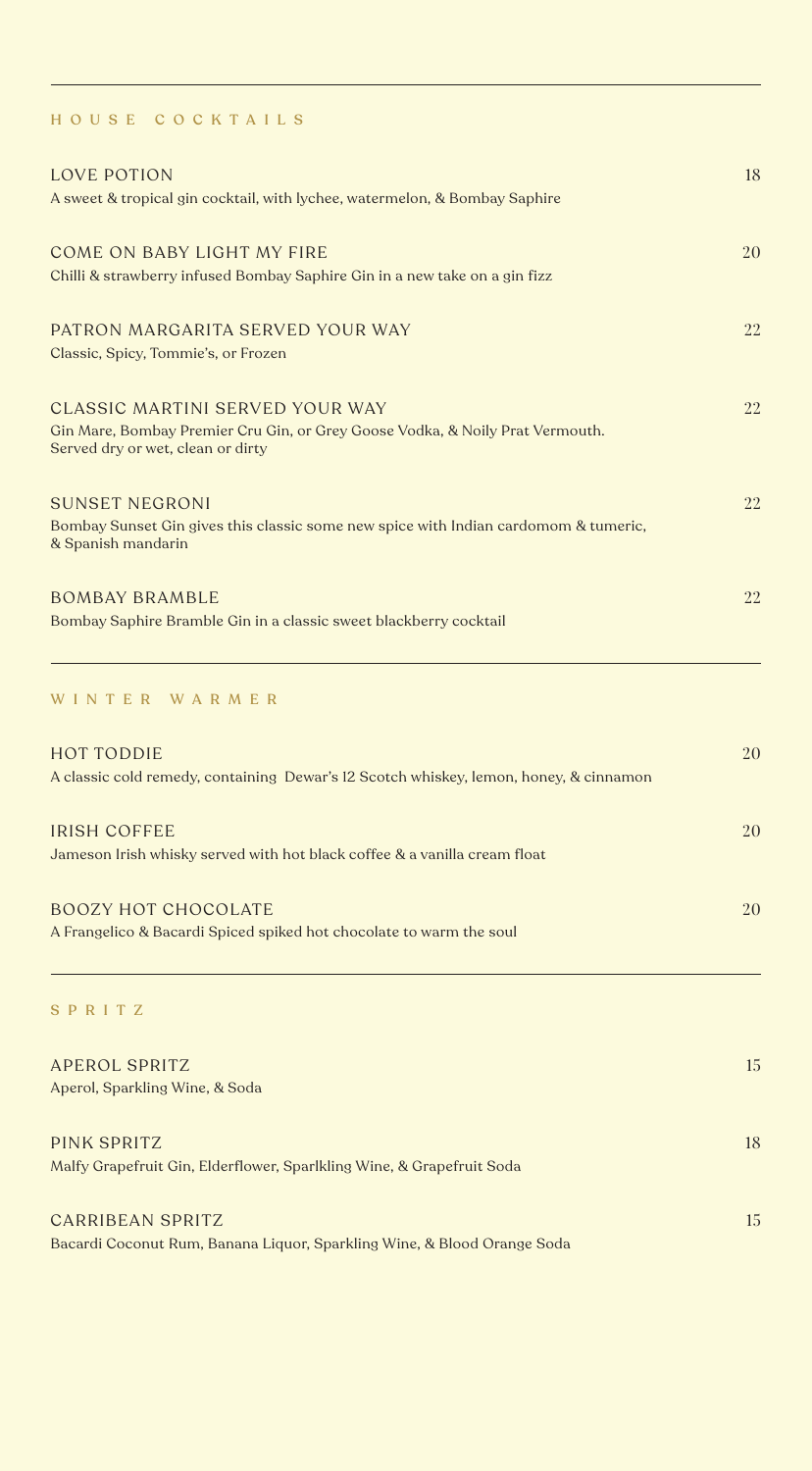MOCKTAILS

| WATERMELON SUGAR<br>Watermelon & Lime Spritz              | 10 |
|-----------------------------------------------------------|----|
| <b>MANGO MULE</b><br>Mango, Lime, & Ginger Beer           | 10 |
| <b>BERRY BLAST</b><br>Strawberry, Cranberry, Lime, & Soda | 10 |
| TROPICANO<br>Orange, Passionfruit, Lime, & Grenadine      | 10 |

#### CLASSICS

ASK YOUR WAITER ABOUT YOUR FAVOURITE CLASSIC COCKTAIL.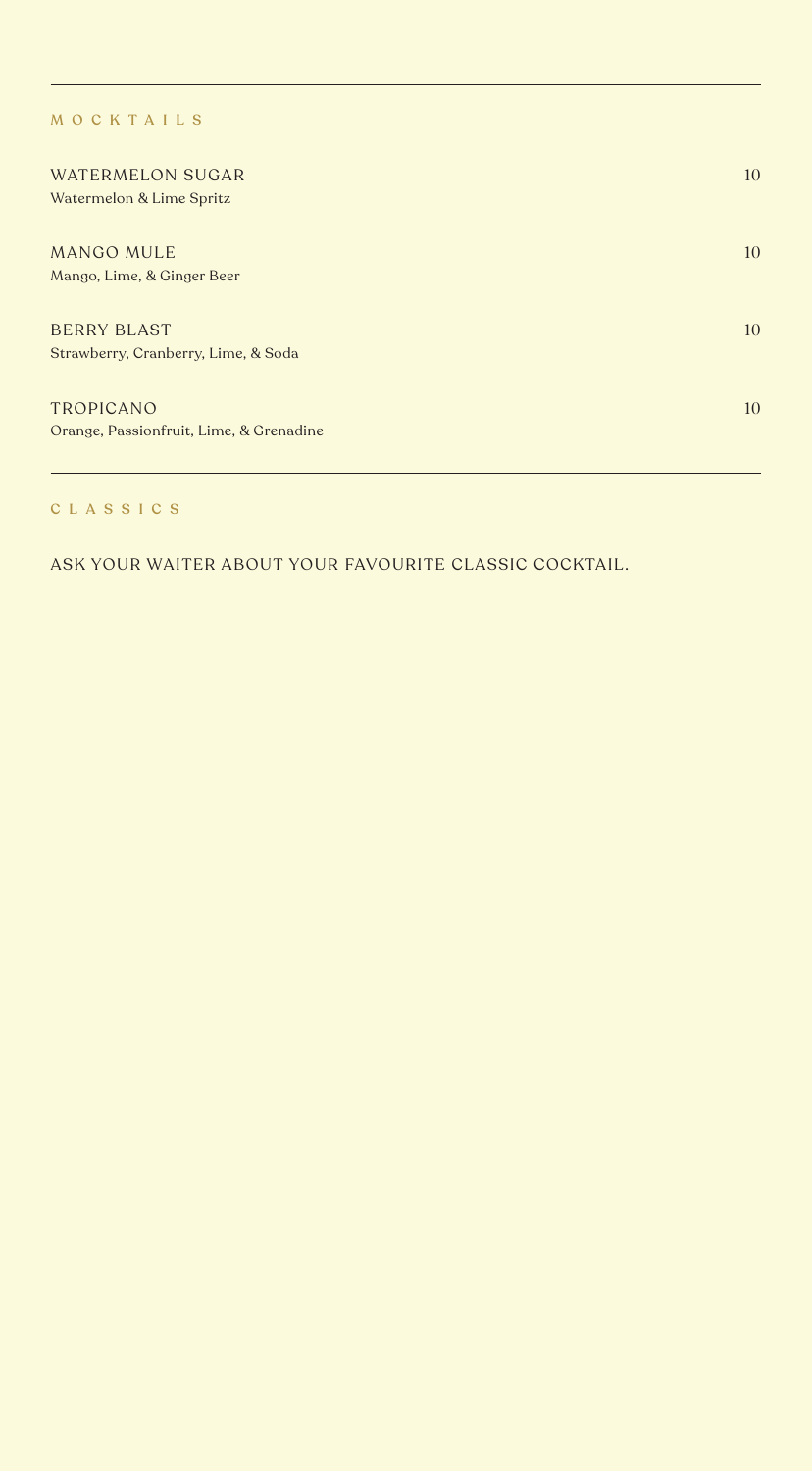| BEERS ON TAP               |                                               |
|----------------------------|-----------------------------------------------|
| <b>STELLA ARTOIS</b>       | 14<br>Belgium                                 |
| <b>BRICK LANE PALE ALE</b> | 10<br>Dandenong, Vic                          |
| OSTERIA 20 LAGER           | 10<br>Dandenong, Vic                          |
| <b>TAP TAKEOVER</b>        | Ask you waiter about the current Tap Takeover |

## BOTTLES AND CANS

| PERONI ROSSA LAGER                                | Italy             | 10               |
|---------------------------------------------------|-------------------|------------------|
| PERONI LIGHT                                      | Italy             | $\boldsymbol{9}$ |
| CORONA                                            | Mexico            | 10               |
| <b>COLDSTREAM CZECH PILSNER</b>                   | Yarra Valley, VIC | 10               |
| LORD NELSON PALE ALE                              | Sydney, NSW       | 11               |
| WILDE PALE ALE GLUTEN FREE                        | Goulburn, NSW     | 11               |
| STONE AND WOOD PACIFIC ALE                        | Byron Bay, NSW    | 11               |
| <b>KAIJU METAMORPHIUS IPA</b>                     | Dandenong, VIC    | 14               |
| <b>COOPERS EXTRA STOUT</b>                        | Regency Park, SA  | 12               |
| <b>DUVEL GOLDEN ALE</b>                           | Belgium           | 16               |
| WHITE RABBIT DARK ALE                             | Geelong, VIC      | 11               |
| <b>COLDSTREAM APPLE CIDER</b>                     | Yarra Valley, VIC | 10               |
| CLAUSTHALER NON ALCOHOLIC UNFILTERED BEER (0,04%) | Germany           | 7.5              |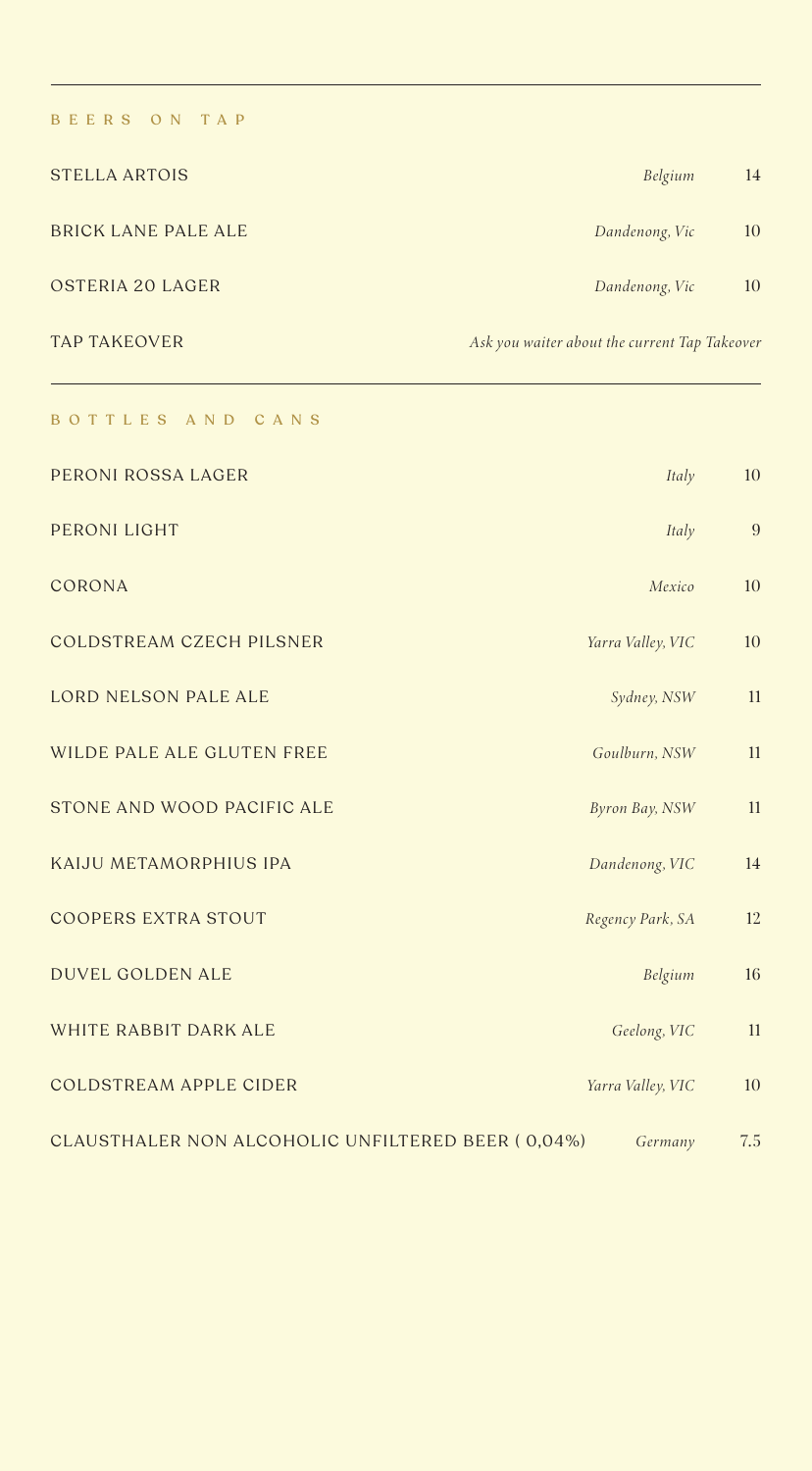## SPARKLING WINE

| RUGGERI PROSECCO 'ARGEO' DOC NV      | Veneto, Italy 13 / 62 |     |
|--------------------------------------|-----------------------|-----|
| ROCHFORD ESTATE BLANC DE BLANCS 2019 | Yarra Valley, VIC     | 79  |
| BARRINGWOOD CUVEE NV                 | Northern Tasmania     | 90  |
| POL ROGER RESERVE BRUT CHAMPAGNE NV  | Champagne, France     | 170 |

## ROSÉ & MOSCATO

| LLOYD BROTHERS PINOT NOIR ROSÉ 2021                       | Adelaide Hills, SA 13 / 60 |    |
|-----------------------------------------------------------|----------------------------|----|
| <b>FAMILLE PERRIN RESERVE</b><br>COTES DU RHONE ROSÉ 2021 | Cotes du Rhone, France     | 66 |
| <b>JIM BARRY ANNABELLES ROSÉ</b>                          | Clare Valley, SA           | 70 |
| TOORAK WINES MOSCATO 2019                                 | Riverina, NSW $10/45$      |    |

## SAUVIGNON BLANC, PINOT GRIGIO & GRIS

| <b>BABICH SAUVIGNON BLANC 2020</b>                  | Marlborough, NZ 13 / 55              |    |
|-----------------------------------------------------|--------------------------------------|----|
| TENUTA MACCAN FRIULI GRAVE DOC<br>PINOT GRIGIO 2020 | Friuli-Venezia Giulia, Italy 13 / 69 |    |
| STARBOROUGH PINOT GRIS 2021                         | Marlborough, NZ                      | 60 |
| <b>OUARTIER PINOT GRIS 2020</b>                     | Mornington Peninsula, VIC            | 69 |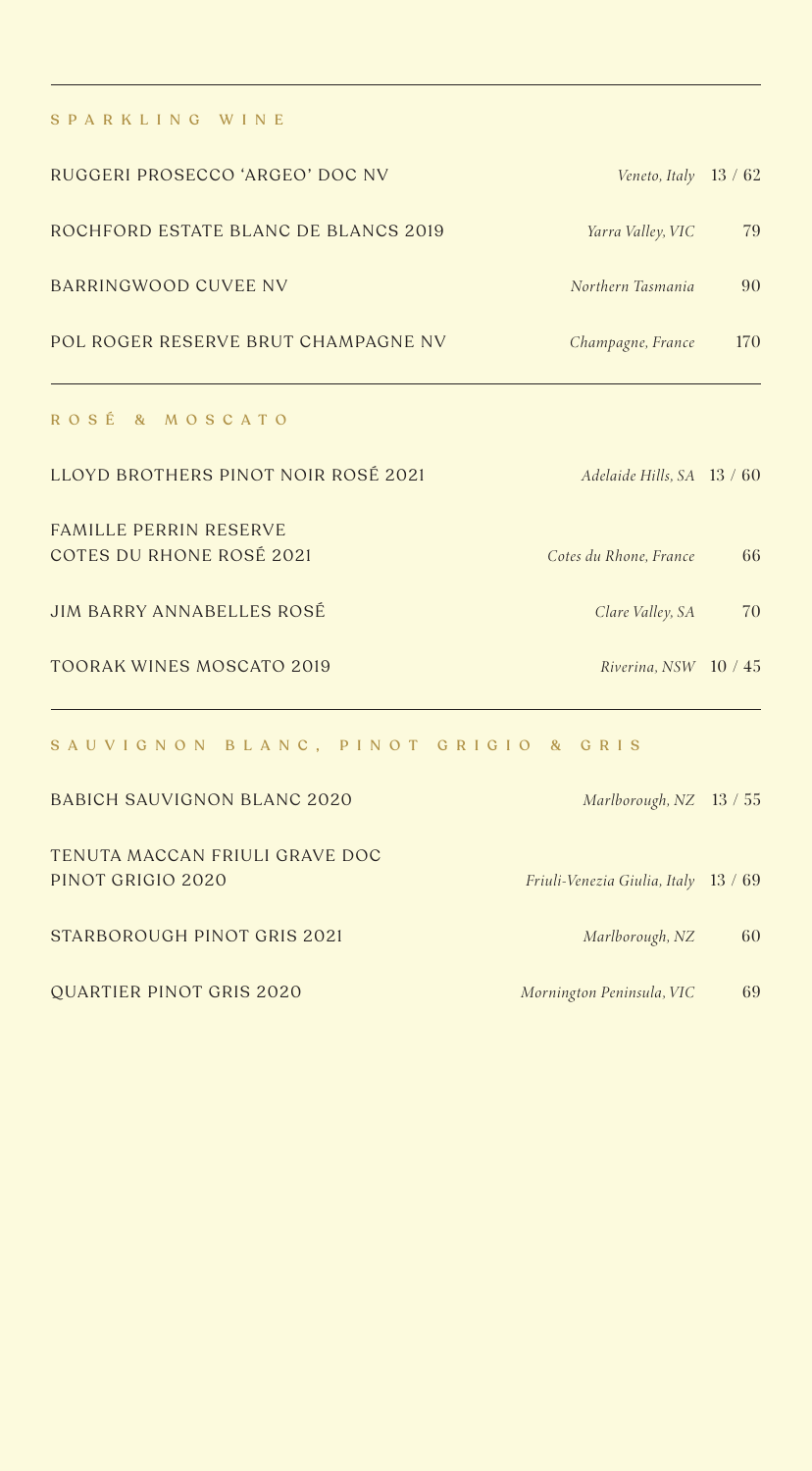# CHARDONNAY

|     | Margeret River, WA 15 / 70 | FOREST HILL ESTATE 'MT BARKER' CHARDONNAY |
|-----|----------------------------|-------------------------------------------|
| 75  | Pemberton, WA              | CASTELLI ESTATE CHARDONNAY 2020           |
| 99  | Margeret River, WA         | STELLA BELLA CHARDONNAY 2020              |
| 121 | Yarra Valley, VIC          | SEVILLE ESTATE 'RESERVE' CHARDONNAY 2019  |

#### RIESLING

| JIM BARRY "THE ATHHERLEY" RIESLING 2021     | Clare Valley, SA | 55 |
|---------------------------------------------|------------------|----|
| FOREST HILL 'BLOCK 2' RIESLING 2018         | Mount Barker, WA | 85 |
| PROPSTEI EBERNACH RIESLING QBA TROCKEN 2019 | Mosel, Germany   | 77 |

# OTHER WHITE VARIETALS

| YALUMBA SAMUEL'S COLLECTION VIOGNIER 2020 | Eden Valley, SA      |    |
|-------------------------------------------|----------------------|----|
| MARC BREDIF VOUVRAY CHENIN BLANC 2020     | Loire Valley, France | 88 |

# ITALIAN WHITES

| SAN SALVATORE PORCONERO FIANO IGP 2019 | Campania, Italy | 69  |
|----------------------------------------|-----------------|-----|
| BERTANI SEREOLE SOAVE DOC 2020         | Veneto, Italy   | 78  |
| COLLEFRISIO VIGNAQUADRO PECORINO 2021  | Abruzzo, Italy  | 89  |
| VILLA SPARINA GAVI DOCG 2016           | Piedmont, Italy | 109 |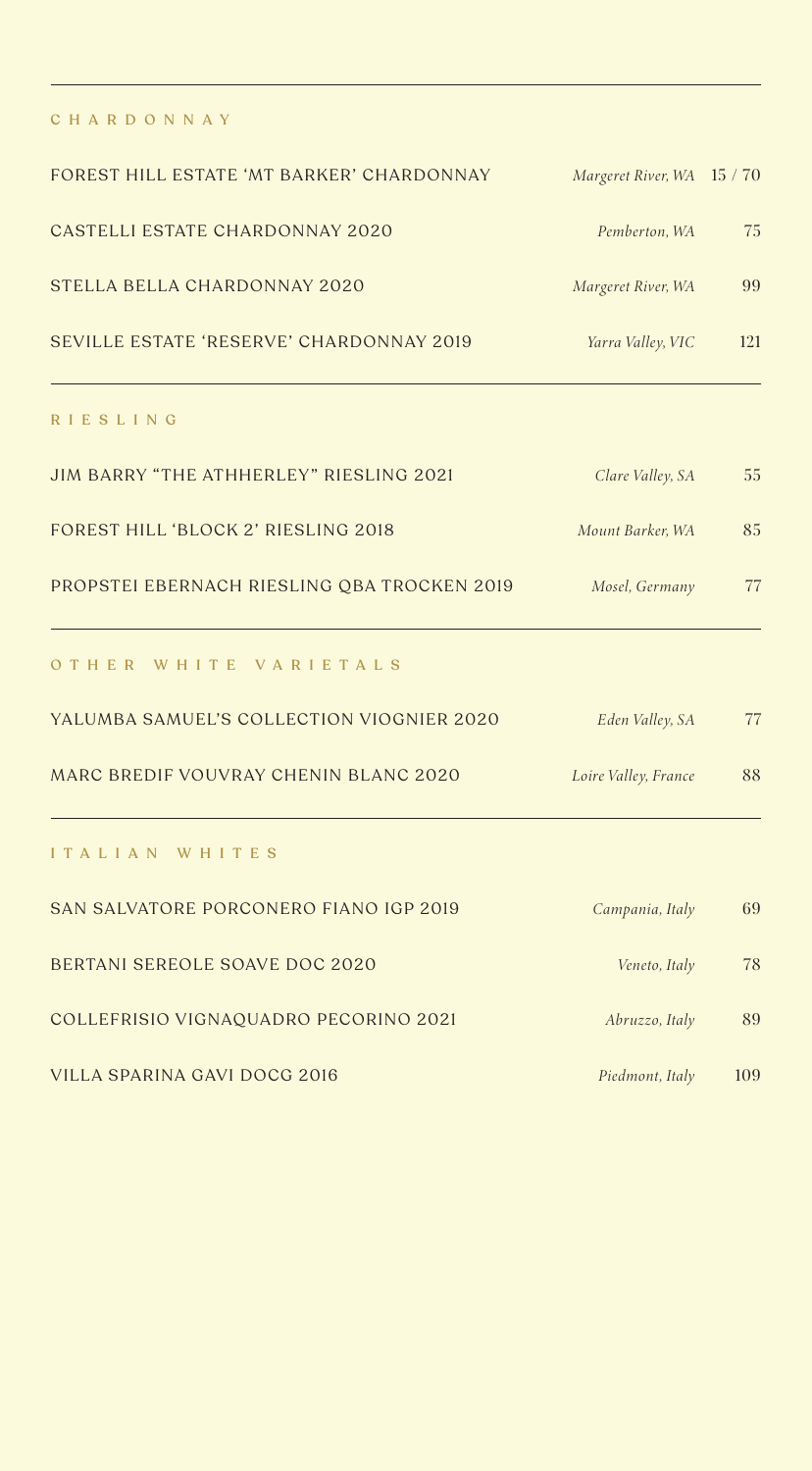#### PINOT NOIR

| <b>SAN PIETRO PINOT NOIR 2019</b>                          | Mornington Peninsula, VIC 13 / 52 |     |
|------------------------------------------------------------|-----------------------------------|-----|
| SANZIANA PINOT NOIR 2019                                   | Recas, Romania                    | 62  |
| RIPOSTE 'SABRE' PINOT NOIR 2017                            | Adelaide Hills, SA                | 85  |
| TE KANO ESTATE 'KIN' PINOT NOIR 2019                       | Central Otago, NZ                 | 90  |
| DOMAINE BOUCHARD PERE<br>ET FILS BOURGOGNE PINOT NOIR 2019 | Burgundy, France                  | 99  |
| DOMAINE A PINOT NOIR 2013                                  | Coal River, Tasmania              | 135 |

## CABERNET & MERLOT BLENDS

| VASSE FELIX CABENET 2018 | Margeret River, WA        | 89 |
|--------------------------|---------------------------|----|
| LANGHOP MERLOT 2020      | Barossa Valley, SA        | 65 |
| STUMPY GULLY MERLOT 2018 | Mornington Peninsula, VIC | 75 |

## SHIRAZ & SYRAH

| TORZI MATHEW'S 'DJ' SHIRAZ 2020 | Barossa Valley, SA 13 / 58  |     |
|---------------------------------|-----------------------------|-----|
| INDIGO SHIRAZ 2017              | Beachworth, VIC             | 74  |
| TOKAR ESTATE SHIRAZ 2020        | Yarra Valley, VIC           | 75  |
| DOMAIN SYRAH 2013               | <b>Blewitt Springs</b> , SA | 107 |

# OTHER RED VARIETALS

| <b>B&amp;G PASSE BEAUJOLAIS VILLAGE 2020</b> | Beaujolais, France 16 / 72 |    |
|----------------------------------------------|----------------------------|----|
| SMALL VICTORIES SANGIOVESE 2021              | Adelaide Hills, SA         | 75 |
| TILIA MALBEC 2020                            | Mendoza, Argentina         | 62 |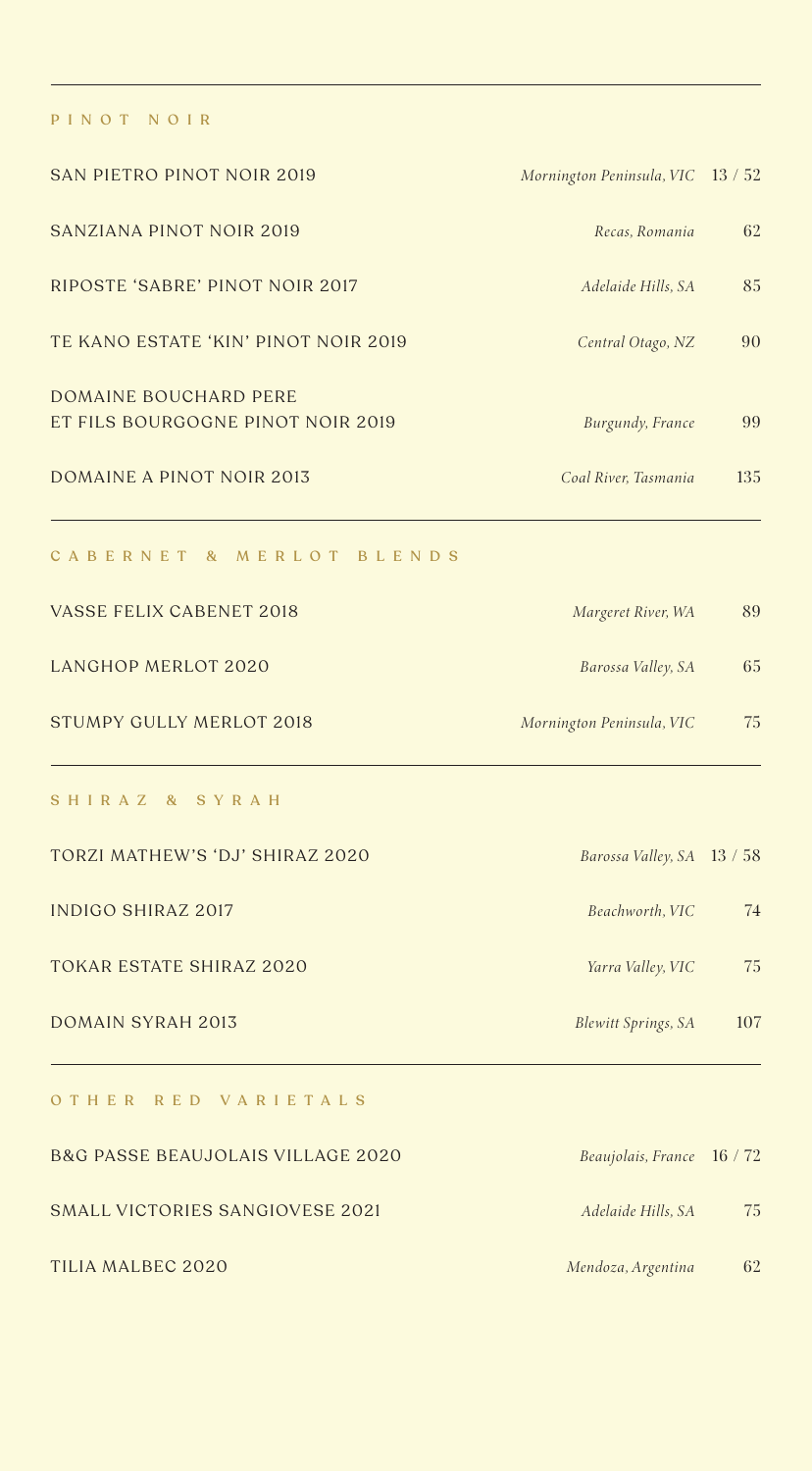# ITALIAN REDS

| CANTINA ISODI CHIANTI CLASSICO DOCG 2018                              | Tuscany, Italy 16 / 77 |         |
|-----------------------------------------------------------------------|------------------------|---------|
| TENUTA ULISSE MONTEPULCIANO D'ABRUZZO DOP 2019                        | Abruzzo, Italy         | 67      |
| TENUTA CORTE PAVONE ROSSO<br>DI MONTALCINO DOC 2017                   | Tuscany, Italy         | 99      |
| MASSERIA SETTEPORTE ETNA ROSSO DOC 2017                               | Sicily, Italy          | 105     |
| VARVAGLIONE "PAPALE" PRIMITIVO<br>DI MANDURIA DOP 2017                | Puglia, Italy          | 138     |
| SILVIO NARDI BRUNELLO DI MONTALCINO DOCG 2016                         | Tuscany, Italy         | 249     |
| NON ALCOHOLIC WINES                                                   |                        |         |
| LEPETIT CHAVIN NON-ALCOHOLIC MERLOT                                   | France                 | 25      |
| ZENZEN NON-ALCOHOLIC PINOT GRIGIO                                     | Germany                | 25      |
| <b>B&amp;G NON-ALCOHOLIC SPARKLING</b>                                | France                 | 25      |
| DESSERT WINES                                                         |                        | 6 0 M L |
| <b>SCHILD ESTATE 'LORRAINE SHILD'</b><br><b>LATE HARVEST SEMILLON</b> | Barossa Valley, SA     | 10      |
| CHAMBERS RUTHERGLEN MUSCAT                                            | Rutherglen, VIC        | 11      |

ASTORIA VENTUS PASSITO DI PANTELLERIA *Sicily, Italy* 13

PENFOLDS GRANDFATHER TAWNY *Barossa Valley, SA* 17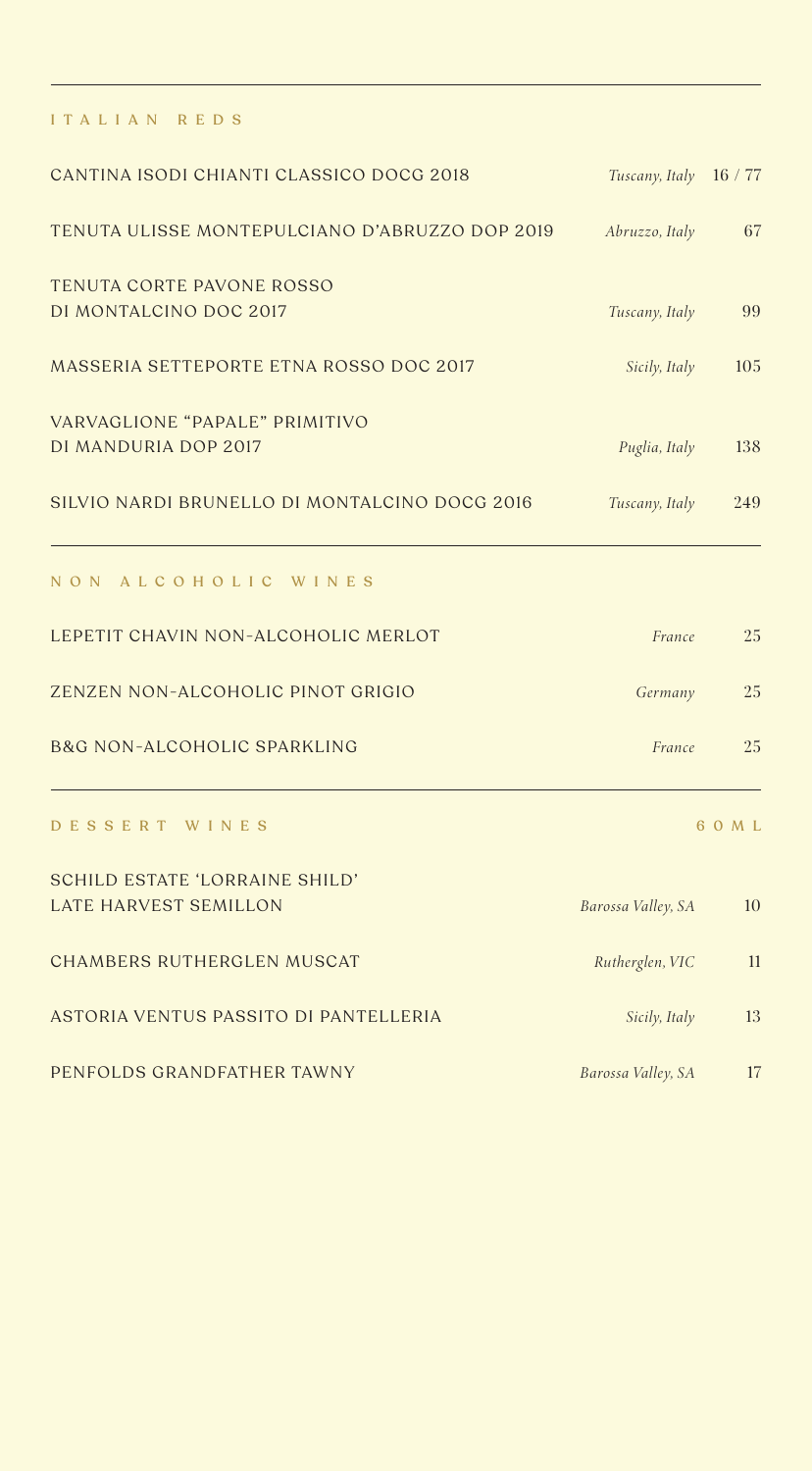WHISKEY JAMESON *Ireland* 10 CANADIAN CLUB *Canada* 10 GENTLEMAN JACK **USA** 12 STARWARD NOVA SINGLE MALT *Port Melbourne, VIC* 12 GLENMORANGIE 10 YR *Highland,Scotland* 13 TALISKER 10 YR *Isle of Skye, Scotland* 13 YAMAZAKURA FINE BLENDED WHISKY *Sasanokawa, Japan* 14 BUNNAHABHAIN 12 YR *Islay, Scotland* 16 NIKKA COFFEY GRAIN WHISKY *Hokkaido, Japan* 18 LAGAVULIN 16 YR *Islay, Scotland* 19 CHIVAS REGAL 18 YR *Speyside,Scotland* 21 TOGOUCHI WHISKY 15 YR *Togouchi, Japan* 29 ARDBEG CORRYVRECKAN CASK STRENGTH *Islay, Scotland* 32 HIBIKI HARMONY BLENDED WHISKY *Shimamoto, Japan* 35 McHENRY 'S SINGLE MALT *Port Arthur, Tasmania* 41 LAPHROAIG 25 YR SINGLE MALT *Islay, Scotland* 42 1997 MICHEL COUVREUR ALBA 22 YEAR OLD CASK

STRENGTH SINGLE MALT *Burgundy, France* 63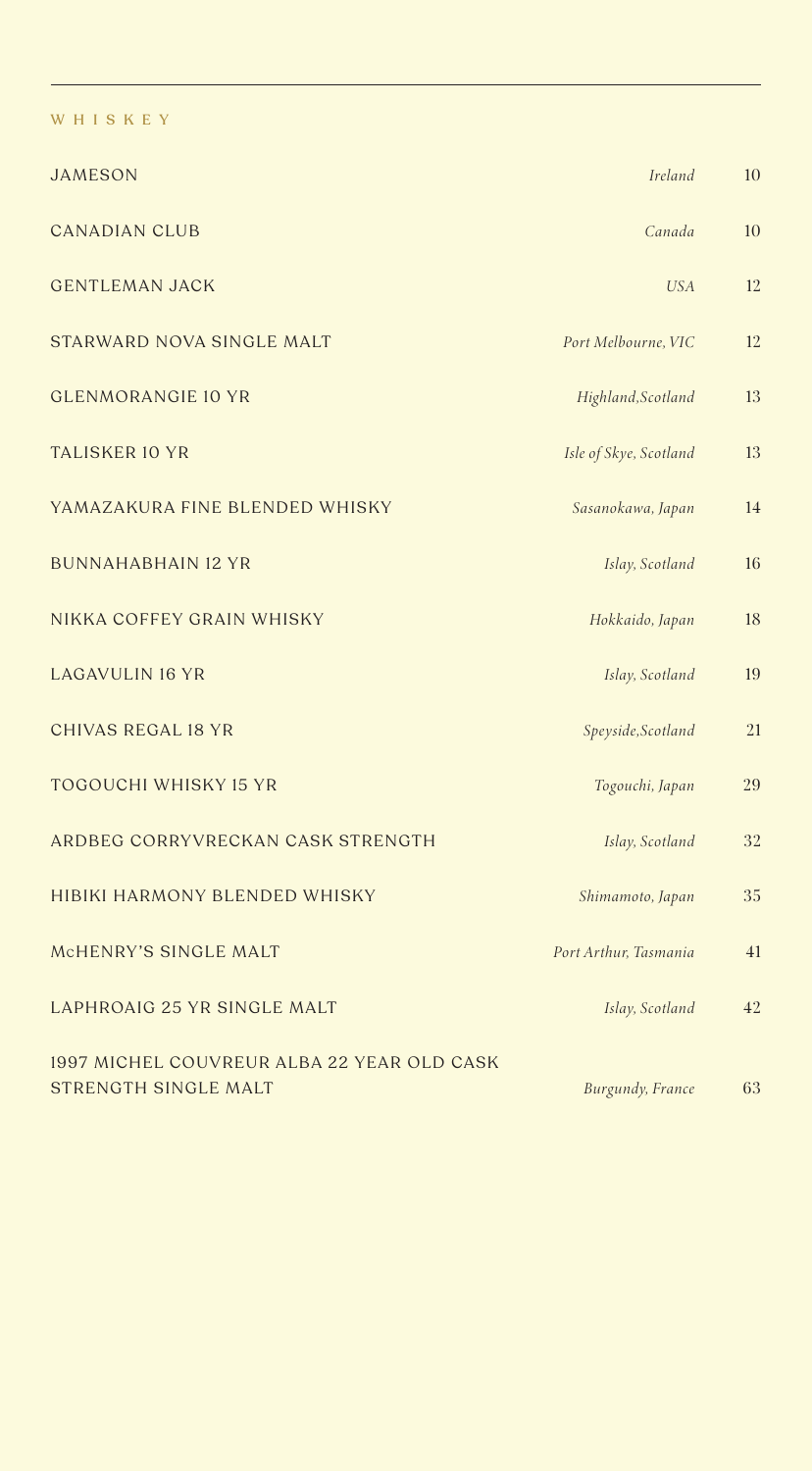| <b>BOURBON</b>                      |                     |    |
|-------------------------------------|---------------------|----|
| <b>WILD TURKEY</b>                  | <b>USA</b>          | 10 |
| <b>MAKER'S MARK</b>                 | <b>USA</b>          | 14 |
| <b>WOODFORD RESERVE</b>             | <b>USA</b>          | 16 |
| R Y E                               |                     |    |
| <b>WILD TURKEY RYE</b>              | <b>USA</b>          | 12 |
| <b>SAZERAC RYE</b>                  | <b>USA</b>          | 16 |
| <b>VODKA</b>                        |                     |    |
| <b>VDKA 6100</b>                    | New Zealand         | 13 |
| <b>GREY GOOSE</b>                   | France              | 14 |
| <b>BELVADERE</b>                    | Poland              | 14 |
| R U M                               |                     |    |
| <b>BACARDI SPICED RUM</b>           | Cuba                | 10 |
| <b>BACARDI CARTA BLANCA</b>         | Cuba                | 10 |
| <b>BACARDI COCONUT</b>              | Cuba                | 10 |
| <b>KRAKEN</b>                       | Trinidad and Tobago | 11 |
| <b>BACARDI OCHO 8YO</b>             | Cuba                | 12 |
| FLOR DE CANA 12 YEAR OLD CENTENARIO | Nicaragua           | 14 |
| <b>APPLETON ESTATE</b>              | Jamaica             | 14 |
| <b>RON ZACAPA 23</b>                | Guatemala           | 16 |
| DIPLOMATICO RUM RESERVA EXCLUSIVA   | Venezuela           | 16 |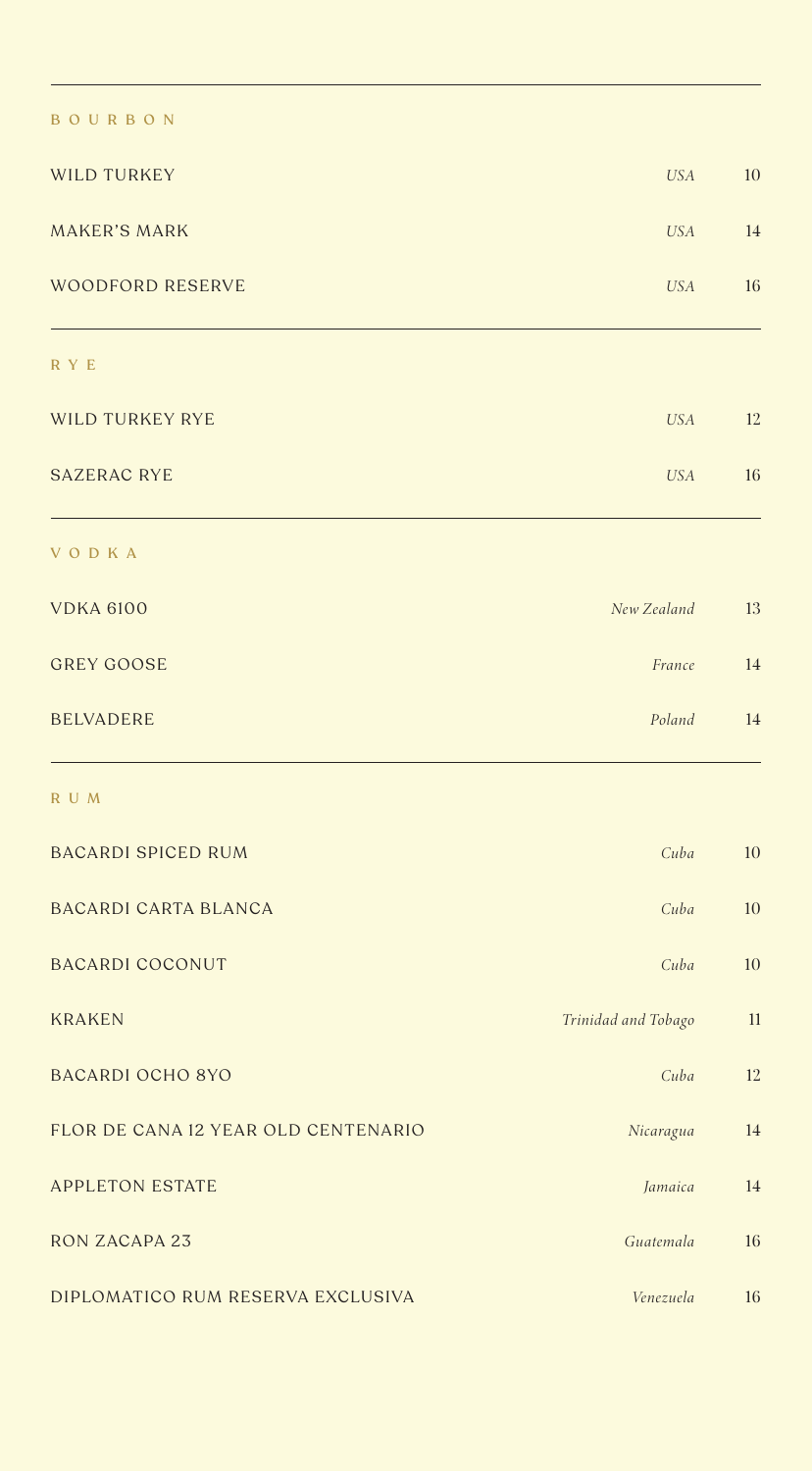# GIN

| SMITH'S EDEN VALLEY ROCK GIN   | Eden Valley, SA       | 12 |
|--------------------------------|-----------------------|----|
| <b>FOUR PILLARS RARE DRY</b>   | Yarra Valley, VIC     | 12 |
| MELBOURNE GIN COMPANY          | Yarra Valley, VIC     | 12 |
| EDGERTON ORIGINAL PINK GIN     | England               | 12 |
| <b>HAYMANS SLOE GIN</b>        | England               | 12 |
| PATIENT WOLF MELBOURNE DRY     | Southbank, VIC        | 12 |
| MALFY GIN 'THE ORIGINAL'       | Italy                 | 13 |
| <b>MALFY LEMON GIN</b>         | Italy                 | 13 |
| <b>MALFY GRAPEFRUIT GIN</b>    | Italy                 | 13 |
| MALFY BLOOD ORANGE GIN         | Italy                 | 13 |
| TANQUERAY N.10                 | England               | 13 |
| FOUR PILLARS BLOODY SHIRAZ     | Yarra Valley, VIC     | 13 |
| <b>ST LAURENT GIN</b>          | Canada                | 13 |
| GUVVOS OCEAN ROAD GIN          | Great Ocean Road, VIC | 13 |
| <b>BOMBAY SUNSET</b>           | England               | 13 |
| <b>BOMBAY BRAMBLE GIN</b>      | England               | 13 |
| NATURAL DISTILLING CO LIMONENE | Gippsland, VIC        | 13 |
| 7K DRY CHILLI GIN              | Tasmania              | 13 |
| <b>JODHPUR GIN SPICY</b>       | Spain                 | 13 |
| <b>ABLEFORTH'S BATHTUB GIN</b> | England               | 13 |
| POT & STILL FIG GIN            | Adelaide Hills, SA    | 13 |
| DUTCH VOC BLACK TOMATO GIN     | Netherlands           | 13 |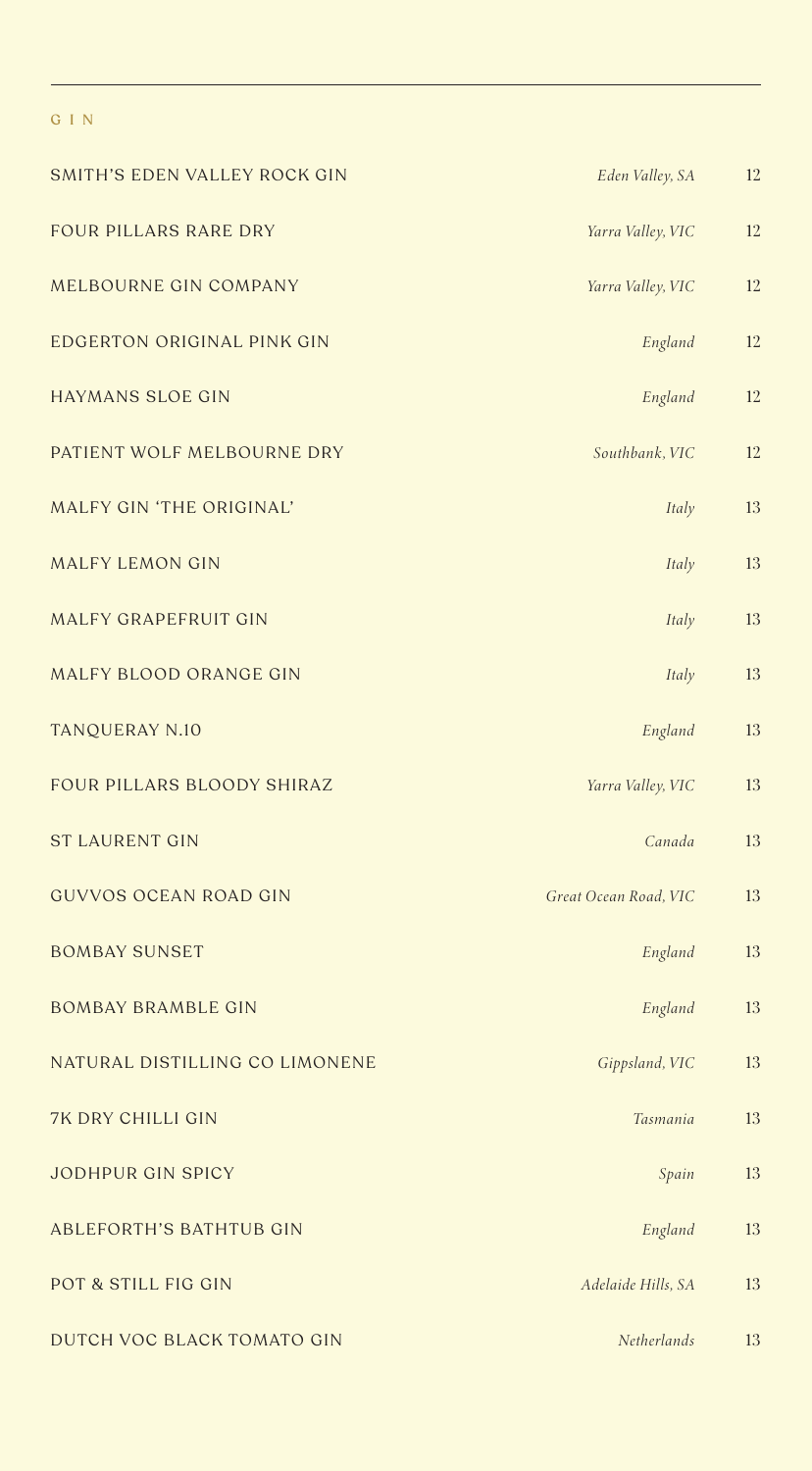| <b>HENDRICKS</b>                  | Scotland | 13     |
|-----------------------------------|----------|--------|
| <b>G' VINE FLORAISIAN GIN</b>     | France   | $13\,$ |
| <b>GENEROUS ORIGINAL GIN</b>      | France   | 14     |
| <b>GENEROUS ORGANIC GIN</b>       | France   | $14\,$ |
| <b>GENEROUS PURPLE GIN</b>        | France   | 14     |
| <b>AUDEMUS PINK PEPPER GIN</b>    | France   | $14\,$ |
| <b>GIN MARE</b>                   | Spain    | $14\,$ |
| <b>GARDEN TIGER</b>               | England  | $15\,$ |
| LE GIN DE CHRISTIAN DROUIN        | France   | $15\,$ |
| <b>BOMBAY SAPHIRE PREMIER CRU</b> | England  | $15\,$ |
| NIKKA COFFEE GIN                  | Japan    | $15\,$ |

# TEQUILA

| CAZADORES BLANCO     | Mexico | 10 |
|----------------------|--------|----|
| CAZADORES REPOSADO   | Mexico | 10 |
| PATRON REPOSADO      | Mexico | 14 |
| <b>PATRON SILVER</b> | Mexico | 14 |
| PATRON ANEJO         | Mexico | 17 |

# BRANDY / COGNAC

| <b>ST. REMY VSOP</b> | France | 10 |
|----------------------|--------|----|
| <b>GRAND MARNIER</b> | France | 10 |
| <b>HENNESSY XO</b>   | France | 35 |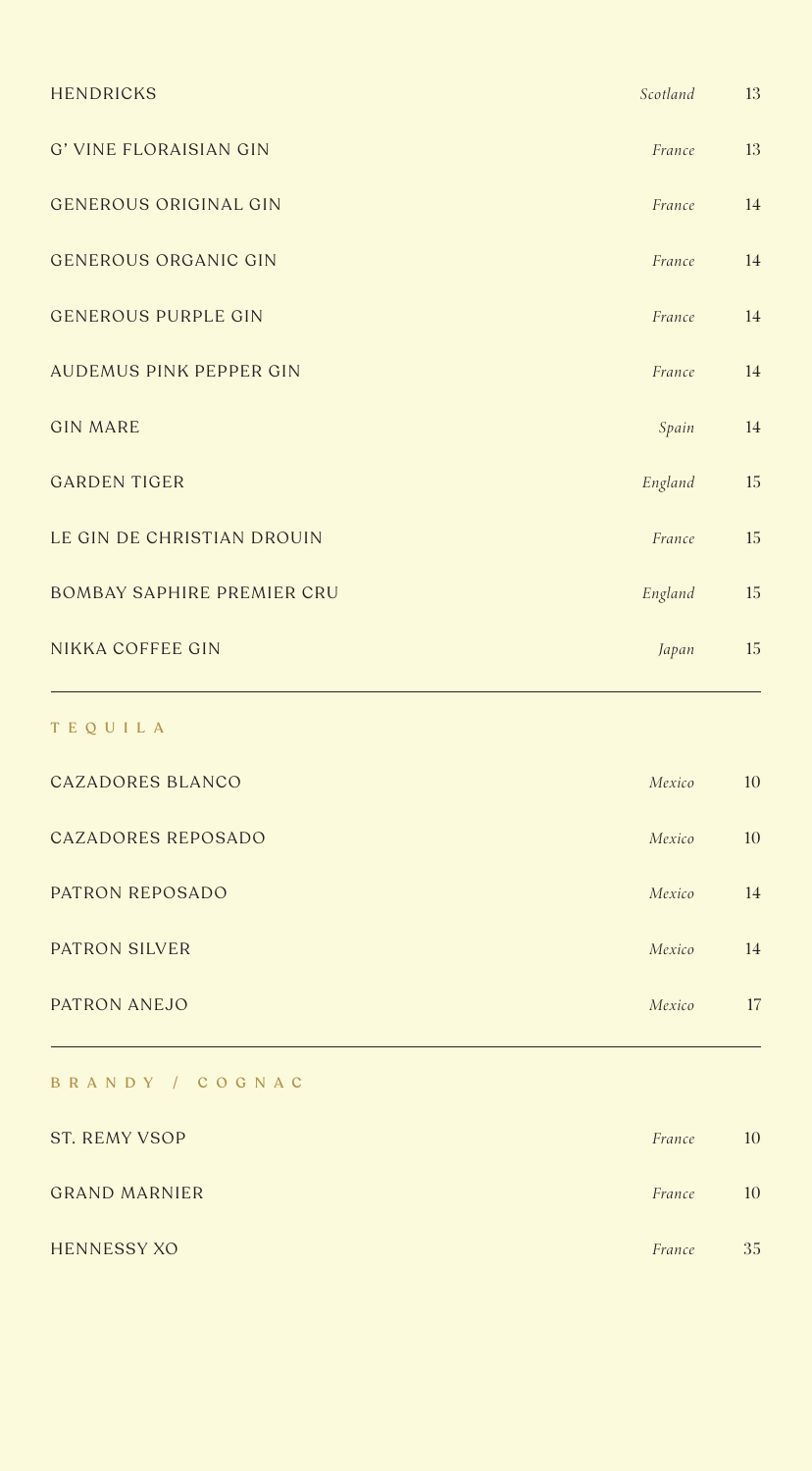LIQUEURS & DIGESTIVES

| <b>BAILEYS</b>                | <b>Ireland</b> | 10     |
|-------------------------------|----------------|--------|
| CHAMBORD                      | France         | $10\,$ |
| PIMM'S N.01                   | England        | $10\,$ |
| <b>KAHLUA</b>                 | Mexico         | $10\,$ |
| COINTREAU                     | France         | 10     |
| FRANGELICO                    | Italy          | $10\,$ |
| DISARONNO AMARETTO            | Italy          | 11     |
| <b>GALLIANO SAMBUCA WHITE</b> | Italy          | 10     |
| AMARO MONTENEGRO              | Italy          | 11     |
| <b>AMARO AVERNA</b>           | Italy          | $10\,$ |
| CYNAR ARTICHOKES LIQUEUR      | Italy          | $10\,$ |
| LIMONCELLO                    | Italy          | $\,9$  |
| <b>OUZO 12</b>                | Greece         | $10\,$ |
| <b>GRAPPA</b>                 | Italy          | $12\,$ |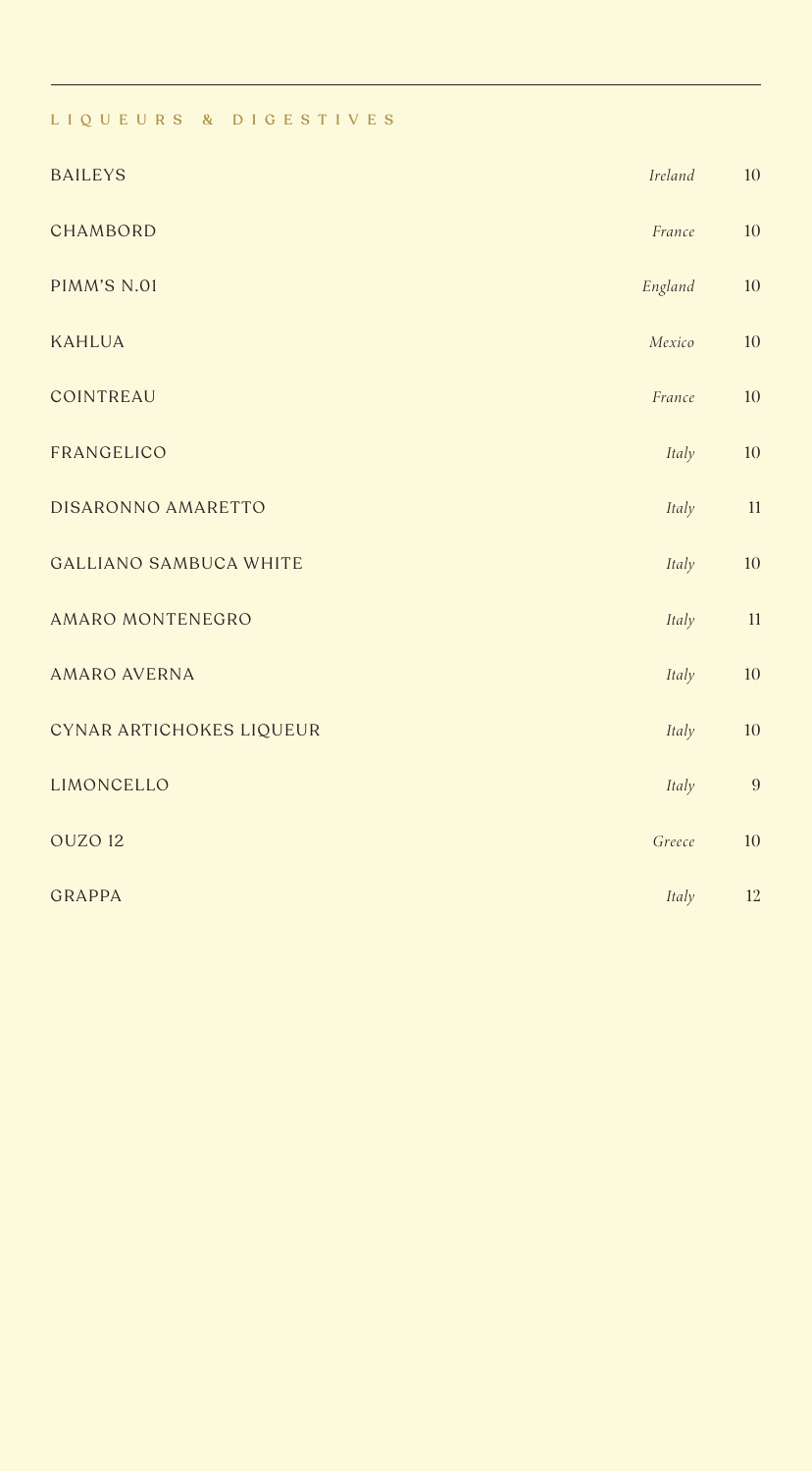SOFT DRINKS, COLD DRINKS

| COCA COLA / COKE NO SUGAR | $\overline{5}$ |
|---------------------------|----------------|
| <b>CAPI LEMONADE</b>      | $\overline{5}$ |
| <b>CAPI GRAPEFRUIT</b>    | $\mathbf 5$    |
| CAPI BLOOD ORANGE         | $\mathbf 5$    |
| <b>CAPI TONIC</b>         | $\mathbf 5$    |
| <b>CAPI SODA</b>          | $\overline{5}$ |
| <b>CAPI GINGER BEER</b>   | $\overline{5}$ |
| <b>CAPI GINGER ALE</b>    | $\overline{5}$ |
| CHINOTTO SAN PELLEGRINO   | $\sqrt{5}$     |
| <b>ICED COFFEE</b>        | $\overline{7}$ |
| <b>ICED LATTE</b>         | $\mathbf 5$    |
| <b>ICED CHOCOLATE</b>     | $\sqrt{ }$     |
| VANILLA / CHOC MILKSHAKE  | 8              |